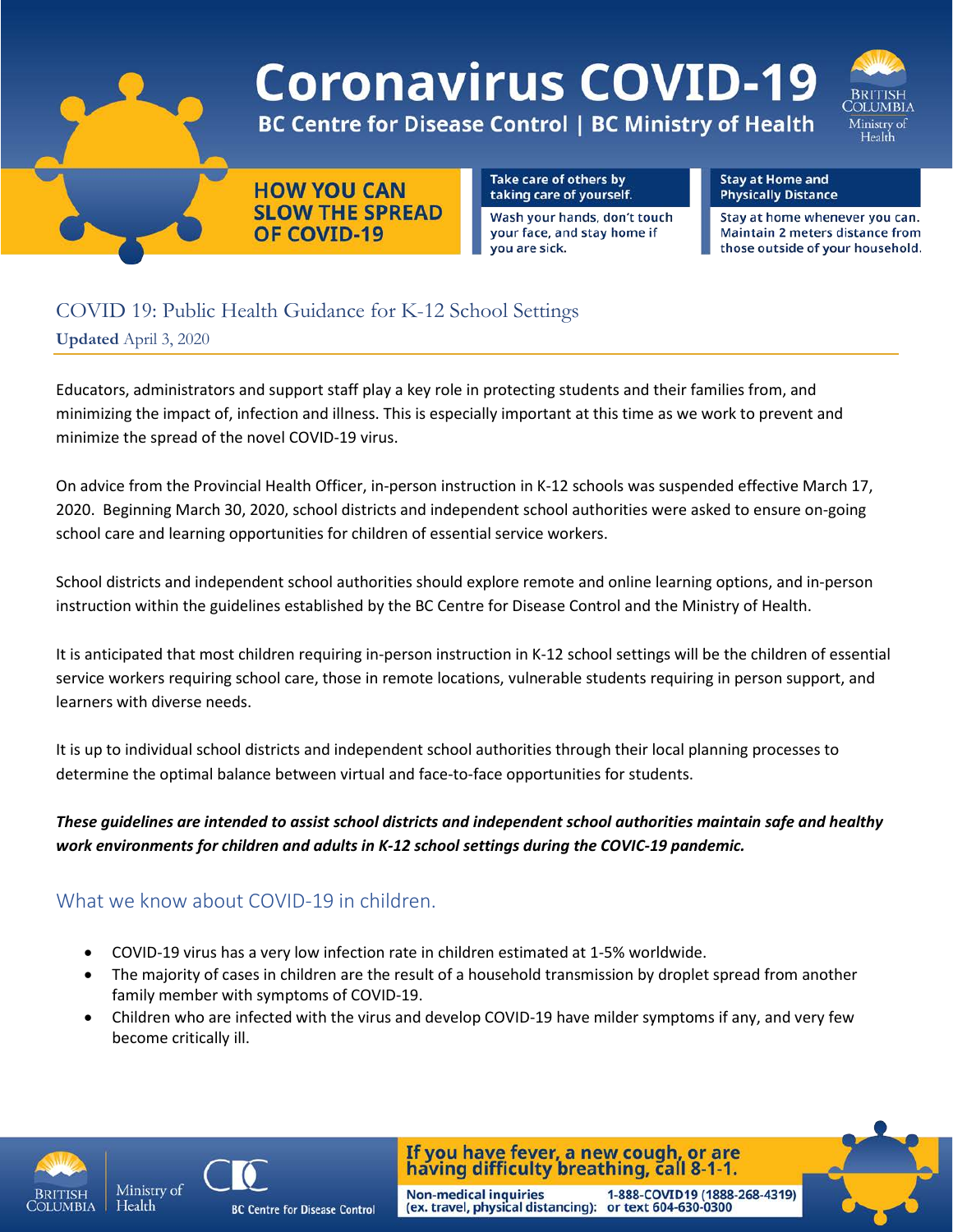- Children with COVID-19 illness typically have a fever, dry cough and fatigue. Some may also experience nausea, vomiting, abdominal pain and diarrhea.
- Unlike adults the rates of transmission are unknown. There is currently no documented evidence of child-toadult transmission. There are no documented cases of children bringing an infection into the home, from school or otherwise. This is likely the result of the limited number of cases and the mild symptoms in those children who do have COVID illness.
- There is no conclusive evidence that children who are asymptomatic pose a risk to other children or to adults.
- There is no evidence indicating children of health care workers (HCW) are at increased risk of COVID-19 infection than children of non-HCW. This is likely due to the careful monitoring of HCW for symptoms and follow-up of their household contacts.
- Like adults, children with any common cold, influenza or COVID-19 like symptoms should stay home and isolate for 10 days following onset of symptoms and until symptoms resolve.
- More research is needed to fully characterize infection, transmission, and COVID-19 disease in children.

## If you're ill – stay at home.

Within normal educational settings, children and staff will often have influenza or other respiratory viruses with symptoms similar to COVID-19. For this reason, all children and staff who are ill with fever or infectious respiratory symptoms of any kind need to stay home. This includes children of essential service workers who are ill. If you are at all unsure of your status, th[e COVID-19 Symptom Self-Assessment Tool](https://bc.thrive.health/) is a valuable resource to help assess whether you should be staying home or not.

## Encouraging hand hygiene

Both students and staff can pick up germs easily, from anything they touch, and can spread those germs to objects, surfaces, food and people. Thorough hand washing with plain soap and water is still the single most effective way to reduce the spread of illness.

Children forget about proper hand washing so staff and students should practice often and staff should model washing hands properly in a fun and relaxed way. Everyone should wash their hands more often!

When sinks for hand washing are simply not available in close proximity (i.e. if students and staff are participating in activities outside), you may use alcohol-based hand sanitizers (ABHS) containing at least 60% alcohol. Know that this method is not very effective when a child's hands are quite soiled, when coming in from outside, for example, so be sure to wash hands with soap and water as soon as practically possible. Read labels and wash hands with sanitizer the same way you would wash with soap and water.

### Six steps to proper handwashing

- 1. Wet hands with warm running water.
- 2. Apply a small amount of liquid soap. Antibacterial soap is not required.
- 3. Rub hands together *for at least 20 seconds* (sing the ABC's). Rub palms, backs of hands, between fingers and under nails/creating a lather.





**BC Centre for Disease Control** 

If you have fever, a new cough, or are having difficulty breathing, call 8-1-1. Non-medical inquiries 1-888-COVID19 (1888-268-4319)<br>(ex. travel, physical distancing): or text 604-630-0300

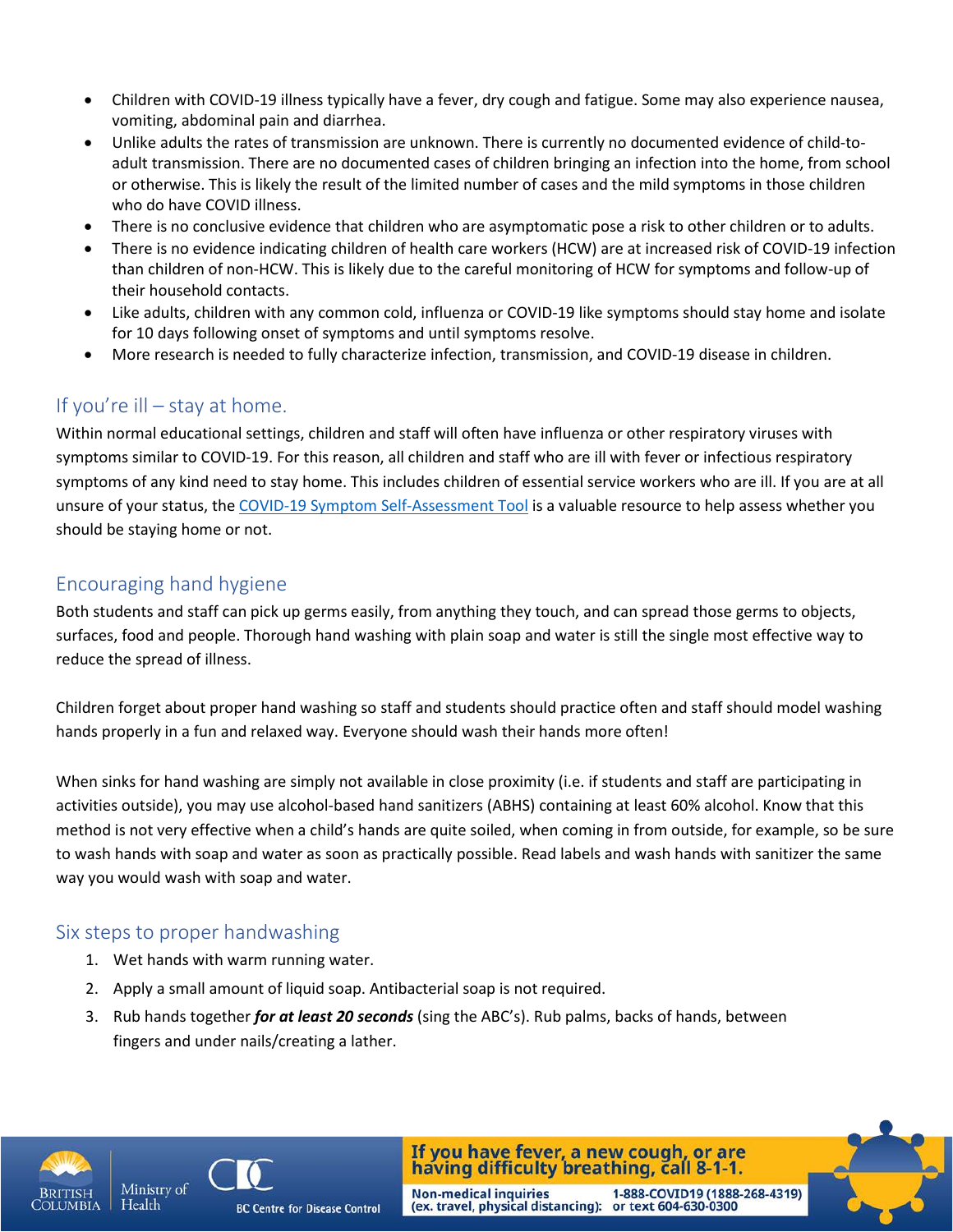- 4. Rinse off all soap with running water.
- 5. Dry hands with a clean, disposable towel.
- 6. Discard the used towel in the waste container.

#### *Children should wash their hands…*

- When they arrive at school and before they go home
- Before and after any transitions within the school setting (e.g. to another classroom, indoor-outdoor transitions, moving to on-site childcare, etc.)
- Before eating and drinking
- After using the toilet
- After playing outside or handling pets
- After sneezing or coughing into hands
- Whenever hands are visibly dirty

#### *Teachers, administrators and support staff should wash hands…*

- When they arrive at school and before they go home
- Before handling food or assisting children with eating
- Before and after giving or applying medication or ointment to a child or self
- After using the toilet
- After contact with body fluids (i.e., runny noses, spit, vomit, blood)
- After cleaning tasks (staff)
- After removing gloves
- After handling garbage
- Whenever hands are visibly dirty

#### *Cough/sneeze etiquette:*

• Cough and sneeze into the crease of the elbow or tissue

#### Fever or coughing

If a child or staff member starts showing symptoms of what could be influenza or COVID-19, it is important to:

- Contact the child's parent or caregiver to come and pick them up right away.
- Have a separate and supervised area where you can promptly separate a child from others until their parent or caregiver can come and pick them up. Staff who display symptoms should go home right away.
- Continue to practice good hand hygiene and respiratory hygiene such as coughing or sneezing into the creases of elbows and throwing tissues out immediately after use.
- Do a thorough cleaning of the space once the child has been picked up and ensure that everyone who may have had contact with the child washes their hands thoroughly.





**BC Centre for Disease Control** 

If you have fever, a new cough, or are<br>having difficulty breathing, call 8-1-1. Non-medical inquiries 1-888-COVID19 (1888-268-4319)<br>(ex. travel, physical distancing): or text 604-630-0300

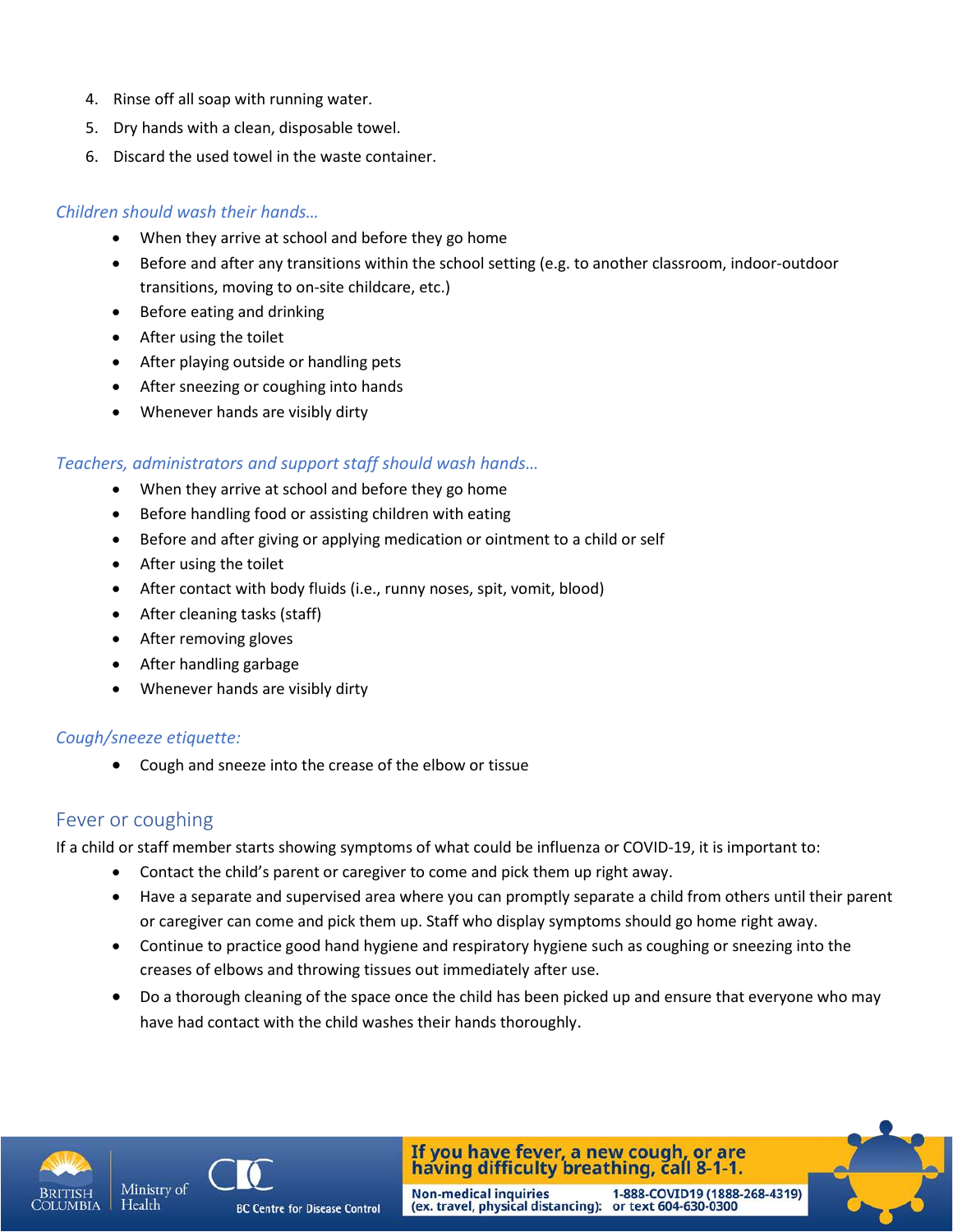# The use of personal protective equipment

- Personal protective equipment such as masks, gloves, and gowns are not recommended for staff who work in the education sector. It is only recommended for healthcare workers, and those with other non-infectious occupational health exposures.
- There is no benefit from wearing masks in public settings or in schools, however a mask may be given to a person who is experiencing respiratory symptoms such as a sneeze or cough on the advice of a health care provider.
- Masks are not recommended for use by children unless advised to do so by a health care provider. In young children in particular, masks can be irritating and may lead to increased touching of the face and eyes.

# Maintain cleaning and disinfecting policies

We don't yet know how long the virus causing COVID-19 lives on surfaces, but early evidence suggests it can live on objects and surfaces from a few hours to days. Regular cleaning and disinfecting of objects and high-touch surfaces is very important to help to prevent the transmission of viruses from contaminated objects and surfaces.

- Make sure you are well-stocked with hand washing supplies at all times including soap, clean towels, paper towels and where appropriate, hand sanitizer with a minimum of 60% alcohol.
- Use space strategically and consolidate cleaning efforts accordingly. This means considering where students and staff will be present and focusing cleaning efforts on those locations (as opposed to the entire school). This will help maximize cleaning supplies and focus cleaning efforts.
- Increase how often you clean the premises and any toys or items used, and clean and disinfect high-touch surfaces regularly. Stay on top of waste management. Empty garbage containers often.
- Clean high-touch electronic devices such as keyboards, tablets, and smartboards with minimum 60% alcohol (i.e., alcohol prep wipes) making sure your wipe makes contact with the surface for 1 minute for disinfection.
- Use water, household detergents and common disinfectant products as this should be sufficient for cleaning and disinfection in an educational setting.
- The Public Health Agency of Canada has also poste[d guidance](https://www.canada.ca/en/public-health/services/publications/diseases-conditions/cleaning-disinfecting-public-spaces.html) on cleaning and disinfecting public spaces, including recommendations regarding cleaning procedures and protocols.

# What about toys and other items?

- Keep enough toys out to encourage individual play. Items that may encourage group play in close proximity or increase the risk of hand-to-hand contact such as playdough should be avoided. Try to limit toys and other items to those that can be easily cleaned.
- Like other respiratory viruses, there is no evidence that the COVID-19 virus is transmitted via textbooks, paper, or other paper products. As such, there is no need to limit the distribution of books or paper based educational resources to students due to concerns about virus transmission.



Health



**BC Centre for Disease Control** 

If you have fever, a new cough, or are having difficulty breathing, call 8-1-1. Non-medical inquiries 1-888-COVID19 (1888-268-4319)<br>(ex. travel, physical distancing): or text 604-630-0300

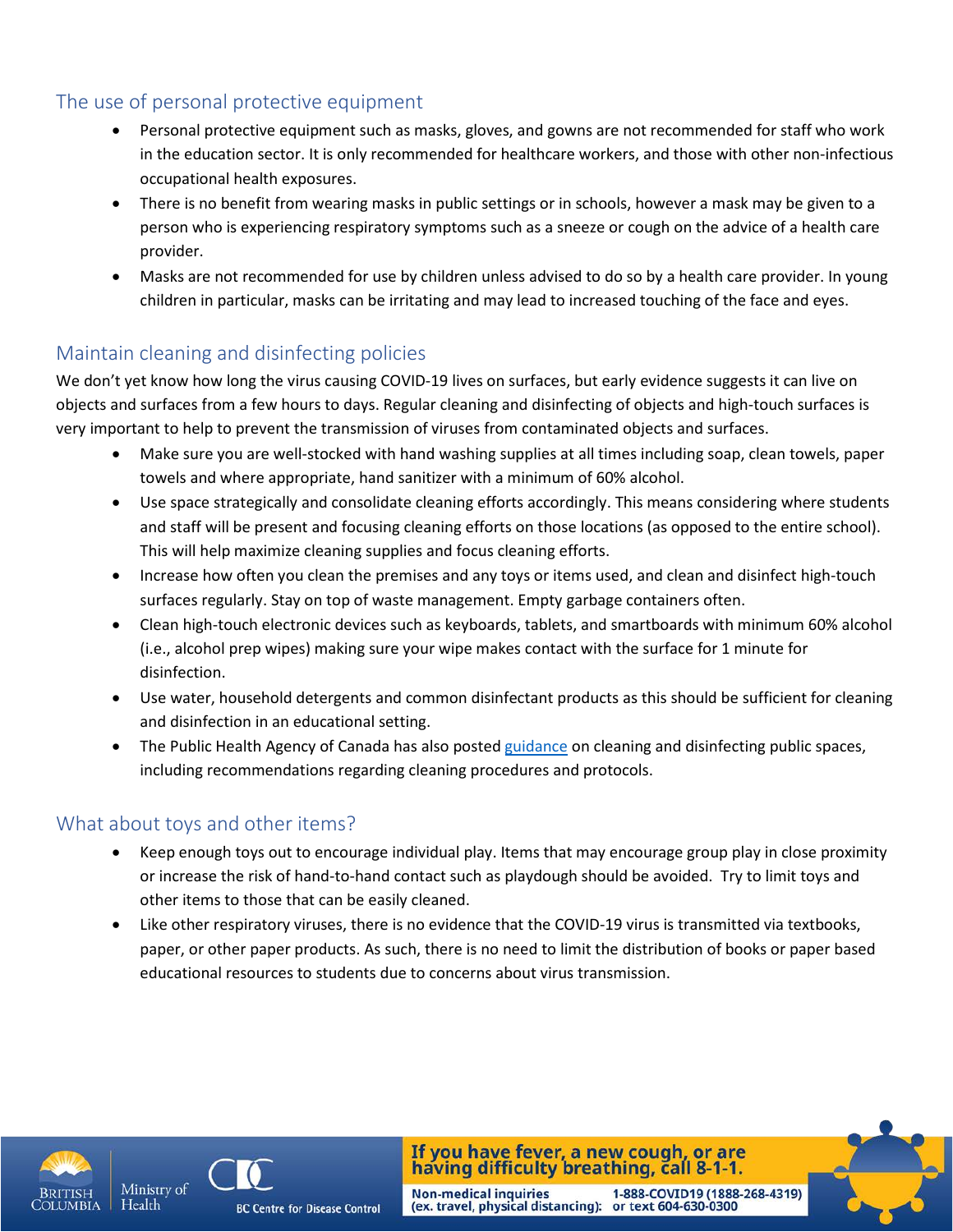# Physical Distancing Ideas

Many school districts and independent school authorities have asked how the Provincial Health Officer's order prohibiting mass gatherings of more than 50 people applies in a K-12 school setting. The PHO order is primarily intended to prevent large groups of people from gathering in close quarters with one another at organized events. The order is not intended for schools, businesses, or living spaces.

The PHO recognizes that schools will require flexibility when it comes to providing school care and learning opportunities. This means that there can be more than 50 students and staff in a school at any given time if they are not all in one area at the same time and are actively engaged in physical distancing to the extent possible.

Understandably, physical distancing is challenging in a K-12 educational setting, particularly with younger children. At the same time, it is important that we do what we can to try to assist children and staff understand the importance of minimizing the frequency of physical contact with one another. From a public health perspective, there are no set ratios that prescribe the number of adults and children that can be present in the same space at any given time following ideas should be taken into consideration during planning:

- Avoiding close greetings like hugs or handshakes and remind children to keep their hands to themselves when possible.
- Help younger children learn about physical distancing by creating games. For example, put on some music and have children spread their arms side to side and spin around slowly trying not to touch their friends. Older children can be provided age appropriate reading material and encouraged to self-regulate.
- Take children outside more often, perhaps breaking children into smaller groups to maintain a degree of distance.
- Organize learning activities outside including snack time, play based learning, and play time.
- Integrate cross-curricular learning activities in outdoor settings into your lesson plans, and encourage younger children in play outside.
- Regularly clean and sanitize items that are designed to be shared such as manipulatives and digital devices
- Set up mini environments within the school to reduce number of children in a group, i.e., set up 2 or 3 learning areas for numeracy and literacy activities.
- Consider different classroom configurations to maintain distance between children (e.g. separating desks) or different locations in the school (e.g. different classrooms, gym or library, outside).
- Increase the space between children and staff during activities such as snack/lunch, i.e., move or separate tables, move chairs farther apart.
- When children want to use the same activity or redirect some children to another area.
- Set up distinct areas for children who may have symptoms of illness until they can be picked up and ensure these areas are sanitized regularly.
- Consider staggering snack and lunch time so you can accommodate smaller groups with more space. Discourage any food or drink sharing.
- Consider using educational videos and online programs as a part of learning so children can sit independently and distanced from each other.



Health



**BC Centre for Disease Control** 

If you have fever, a new cough, or are having difficulty breathing, call 8-1-1. Non-medical inquiries 1-888-COVID19 (1888-268-4319)<br>(ex. travel, physical distancing): or text 604-630-0300